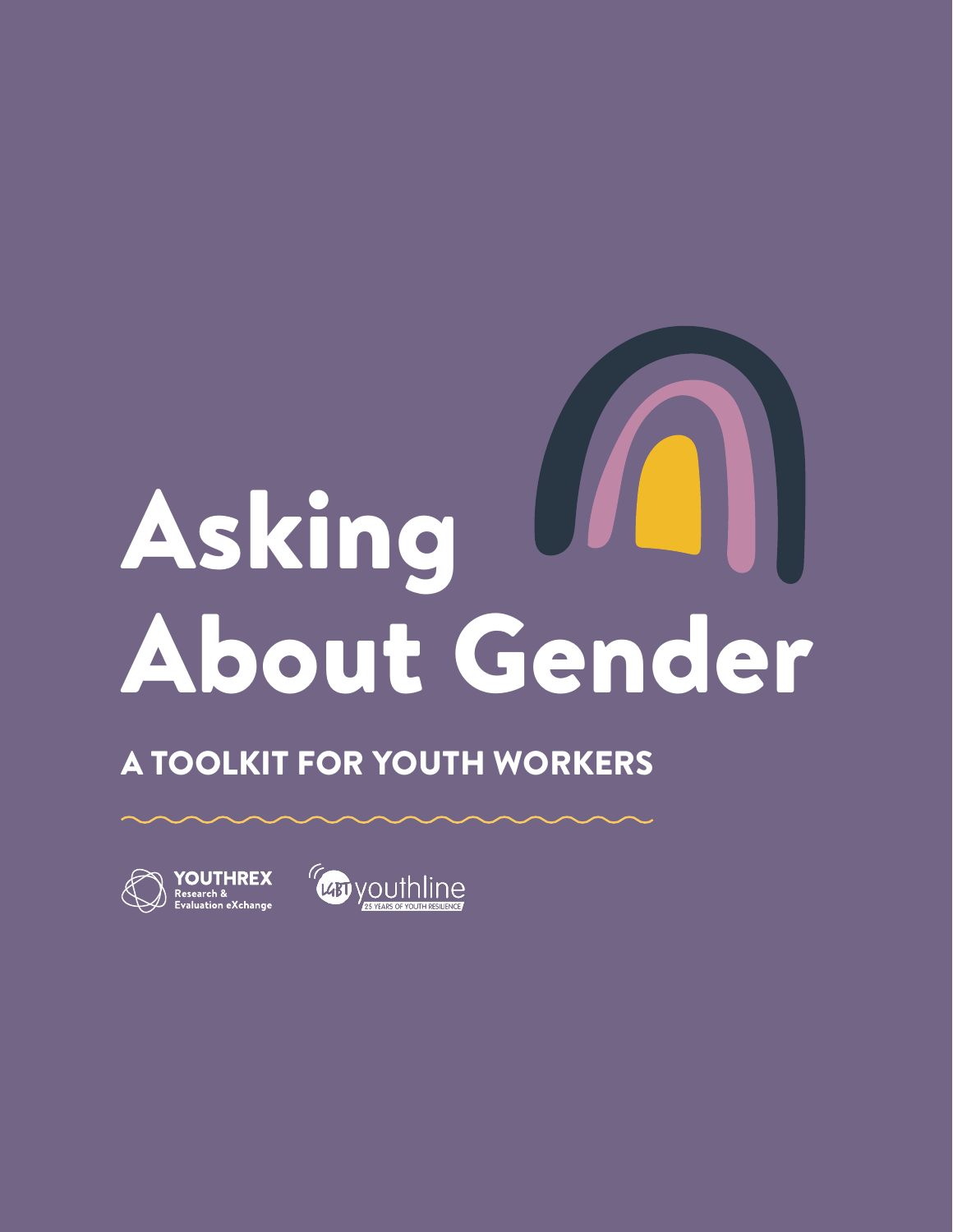

This toolkit was developed and designed by Youth Research and Evaluation eXchange (YouthREX) at the School of Social Work, York University, in partnership with LGBT YouthLine.

#### **Authors**

Khadijah Kanji, MSW Research & Evaluation Associate

Kathe Rogers, MSW Knowledge Exchange Director

Katarina Gligorijevic, MA Research Associate

#### **APA Citation**

Kanji, K., Rogers, K., & Gligorijevic, K. (2022). *Asking about gender: A toolkit for youth workers*. Youth Research & Evaluation eXchange.

#### $\circ$  $(cc)$

**This toolkit is licensed under a Creative Commons Attribution-NonCommercial 2.5 Canada License.** 

This toolkit may be reprinted or distributed, including on the Internet, without permission, provided it is not offered for sale, the content is not altered, and the source is properly credited.

# What's inside?

| <b>INTRODUCTION</b><br>THE FIVE ASSUMPTIONS |    |  |  |
|---------------------------------------------|----|--|--|
|                                             |    |  |  |
|                                             | יי |  |  |

3

4

02.

You can either be a 'man' or a 'woman'

#### 03.

'Trans' is a distinct and comprehensive gender identity

## 04.

Cis is 'normal'

#### 05.

Western gender and sex frameworks are neutral and adequate

| AN INCLUSIVE GENDER MENU                                          |  |
|-------------------------------------------------------------------|--|
| <b>HOW DOES THIS MENU ADDRESS THE</b><br><b>FIVE ASSUMPTIONS?</b> |  |
| <b>GLOSSARY</b>                                                   |  |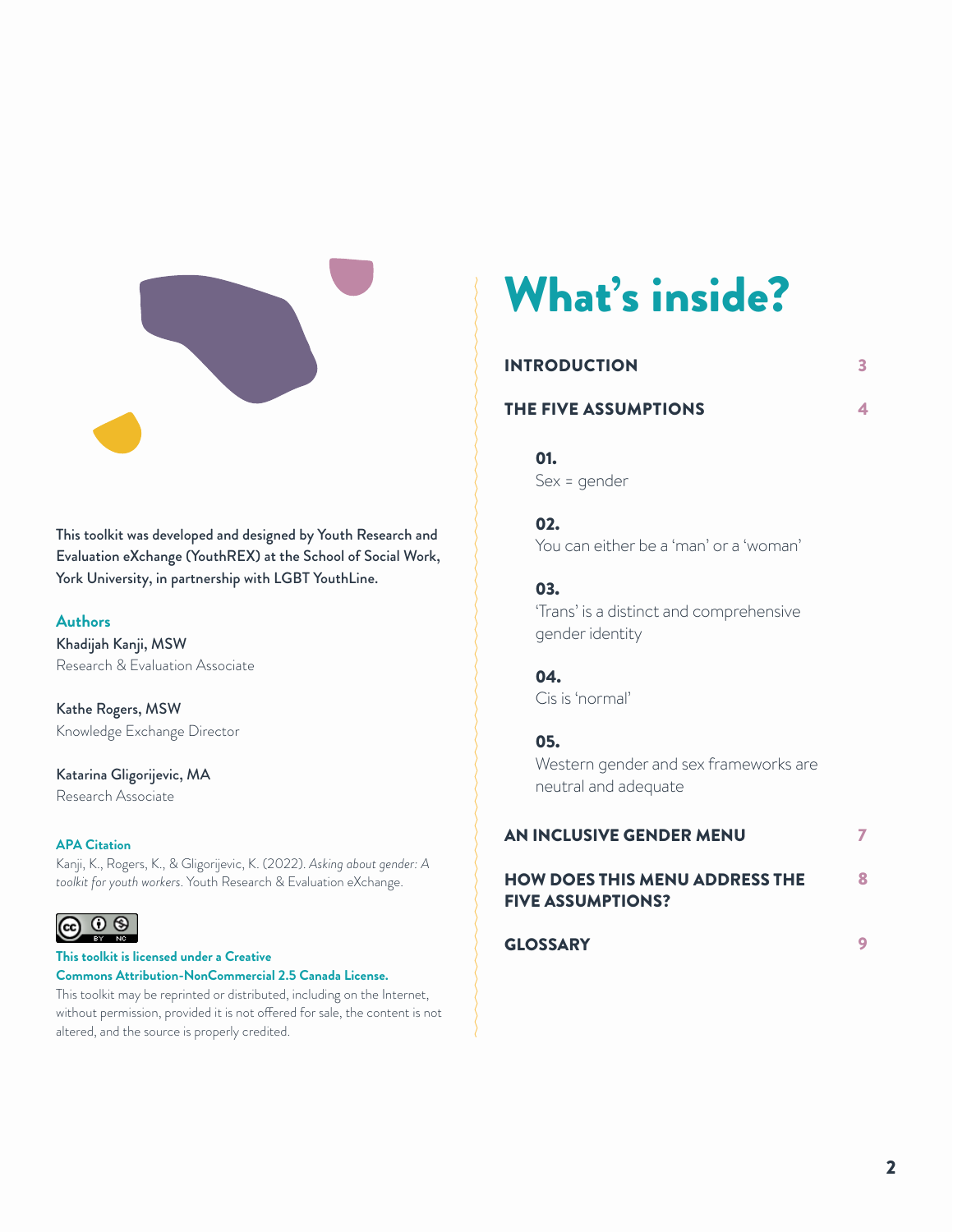## INTRODUCTION

#### **The way that we ask about gender is important.**

Every one of us wants to be acknowledged for who we are – to be respected, and to be referred to accurately and appropriately. Unfortunately, some people are regularly denied this right. Statistical evidence confirms that youth who identify as trans, gender nonconforming, non-binary, and Two-spirit are routinely identified by genders, names, and pronouns that they do not subscribe to, and that this has serious consequences for their safety and wellbeing.

**When our gender menus fail to make space for all gender identities, we continue to perpetuate harm against youth whose identities fall outside of the gender binary.** In order to respect all youth, we must ensure that the way we ask about gender reflects the diversity of our lived realities.

Look familiar? We've all encountered inaccurate and harmful gender menus that look a little bit like this:



So, what assumptions are embedded in this *problematic* gender menu? Let's break it down.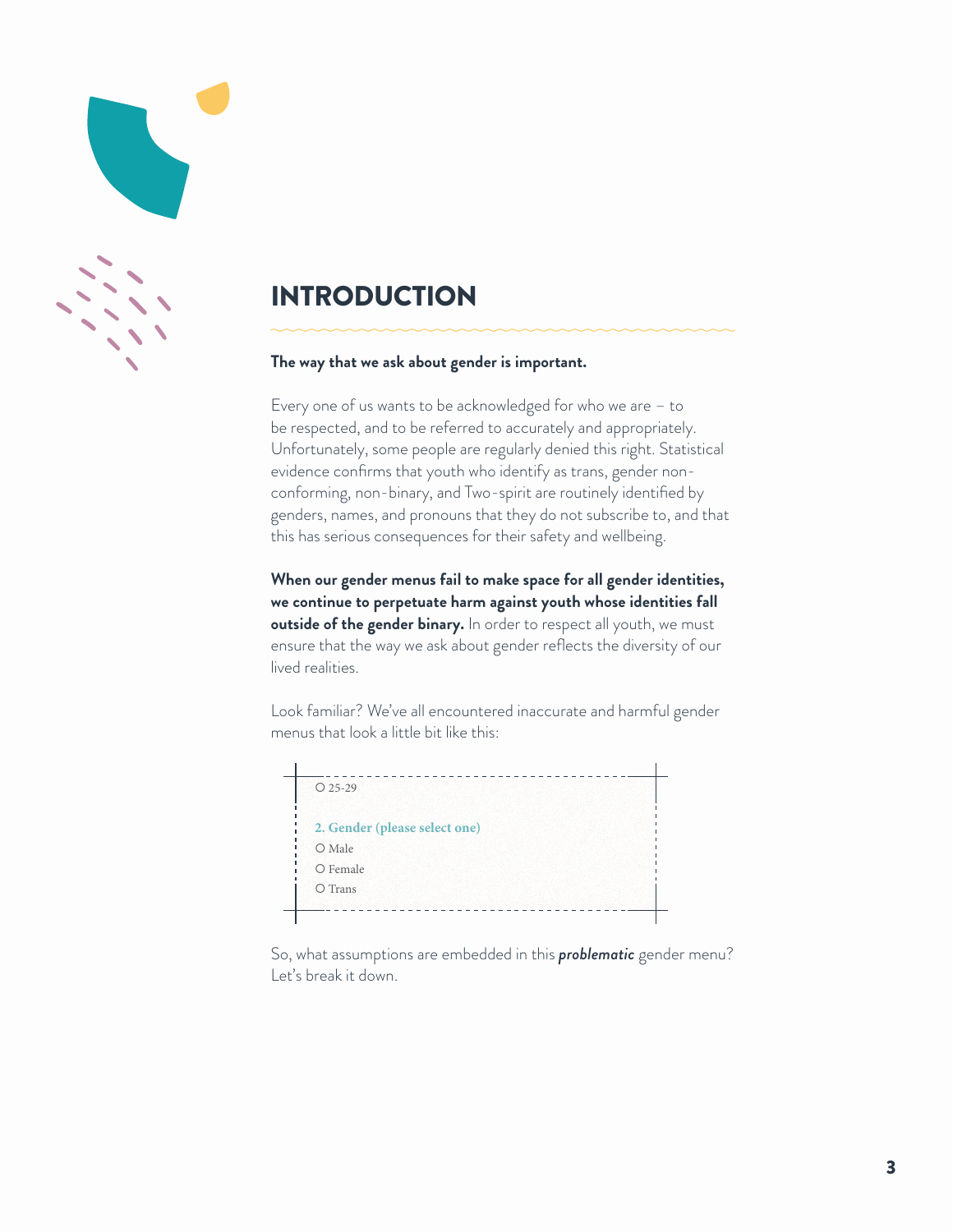

## ASSUMPTION 01. SEX = GENDER

#### Where it shows up:

'Male' and 'female' are listed as gender options.

## Why it's wrong:

#### **By including the options 'male' and 'female', which are biological terms that refer to a person's sex, this menu conflates sex and gender.**

While sex refers to biology, gender refers to embodiments and expressions. Sex and gender are often used interchangeably because our society has effectively paired the two: those who are biologically determined to be 'male' at birth are assigned the 'man' gender, and those who are biologically determined to be 'female' at birth are assigned the 'woman' gender.

But our biological sex is *also* not a binary. Many of us are not exclusively or distinctly 'male' or 'female', but, rather, combine physical/physiological characteristics of both. Further, our sex profile is not static and can change over time and/or with intervention. **Sex is not an either-or option – it is a continuum upon which we are all differently and fluidly situated**.

Nevertheless, gender is not sex. Gender consists of socially-constructed sets of behaviours, performances, and roles that are not dependent upon, or related to, our biology! The conflation of sex and gender is not only inaccurate, but also undermines the personhood of youth who do not have a socially-validated alignment between their sex and gender – primarily, youth who are intersex, trans, and/or gender non-conforming.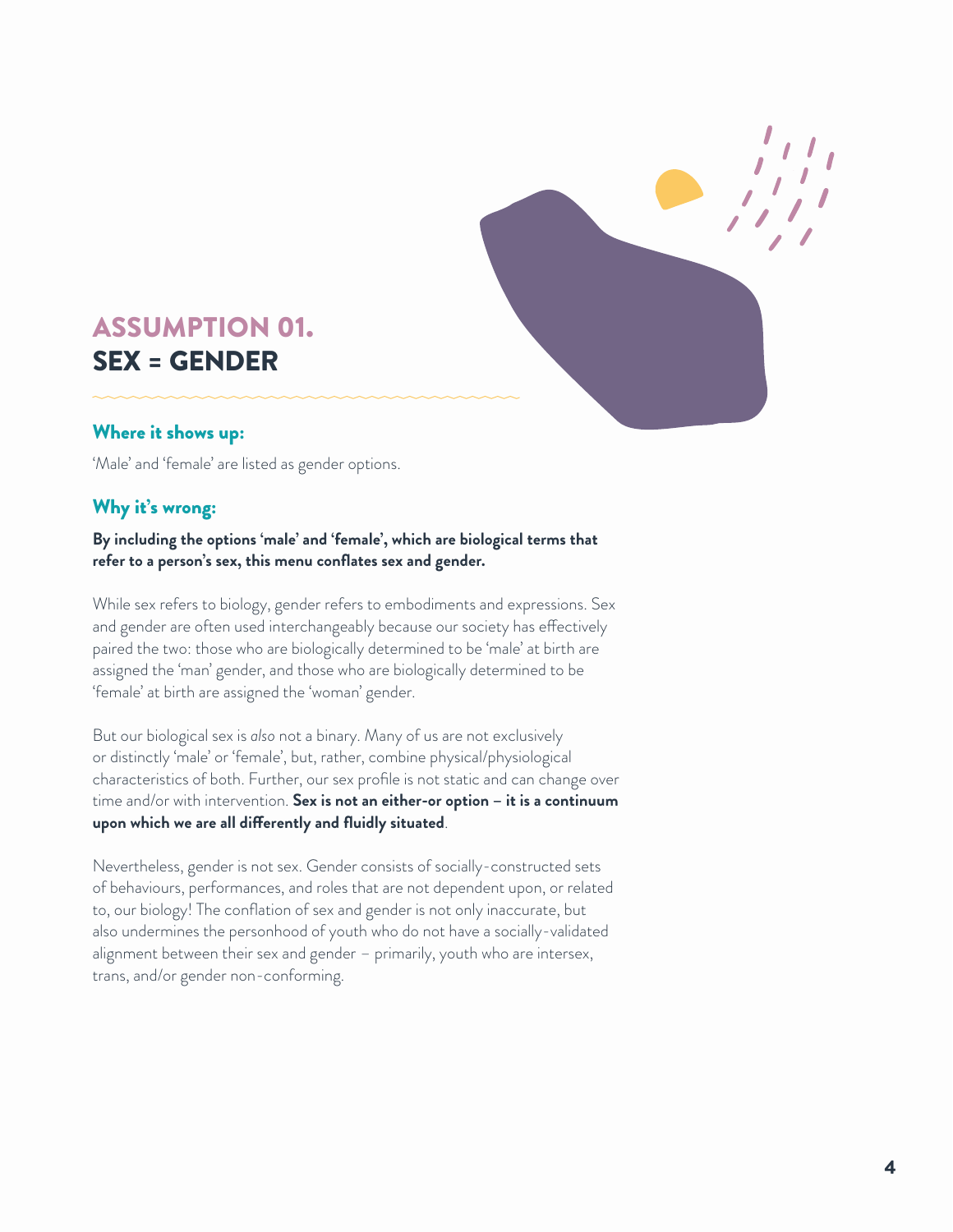

## ASSUMPTION 02. YOU CAN EITHER BE A 'MAN' OR A 'WOMAN'

#### **Where it shows up:**

'Gender non-conforming' and 'non-binary' are not listed as gender options.

#### **Why it's wrong:**

Since gender is socially constructed, not biologically determined, it includes a diversity of options beyond the man/woman binary.

Mainstream gender 'rules' are created and sustained through our collective participation in them. Our strong identification with the gender binary (i.e., the categories 'man' and 'woman') reflects the power of our socialization in organizing our sense of self and shaping our engagement with the world around us. There is nothing wrong with identifying with these roles, but we must also recognize and respect those who circumvent them.

Failing to include options for those who do not identify with prescribed gender roles neglects the identities and experiences of gender non-conforming and non-binary youth. It also limits the possibilities for everyone to question, interrogate, and expand their relationship to sex and gender.

#### ASSUMPTION 03.

## 'TRANS' IS A DISTINCT AND COMPREHENSIVE GENDER IDENTITY

#### **Where it shows up:**

'Trans' is listed as an exclusive option for gender.

## **Why it's wrong:**

'Trans' and other gender categories are not mutually exclusive.

While 'man' and 'woman' refer to a person's gender identity, 'trans' refers to a person's gender journey: the process through which they have arrived at their gender identity. It is entirely possible – and, in fact, common – for a person to identify as 'trans' as well as 'man', 'woman' or another gender.

Trans youth are routinely subject to the denial of their gender. This is a form of violence that undermines their wellbeing and safety, and contradicts a basic principle of respect – the expectation we all have, regardless of our gender identity, to be referred to accurately and appropriately. Implying that 'trans' cannot co-exist with other gender options perpetuates this form of gender denial.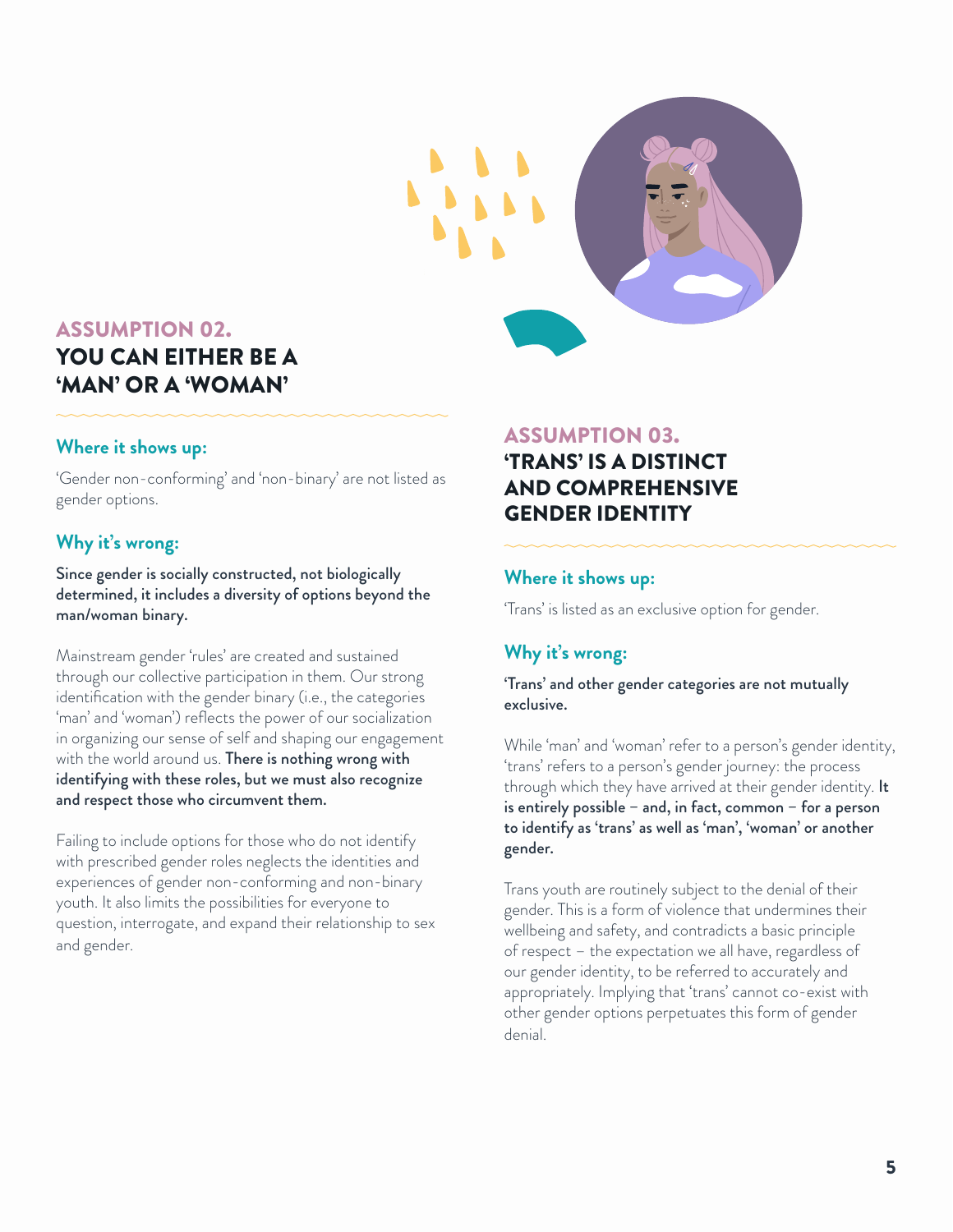

#### ASSUMPTION 04. CIS IS 'NORMAL'

#### **Where it shows up:**

'Cis' is not included alongside 'trans' as a gender option.

#### **Why it's wrong:**

The failure to include 'cis' alongside 'trans' suggests that identifying as cis is 'normal'.

One way that social privilege manifests is through invisibility – a collective failure to notice that which is considered to be the 'norm'. While many of us know that 'trans' refers to a person who does not identify with the sex and/or gender they were assigned at birth, fewer are familiar with the term 'cis': a state of identifying with the sex and/or gender assigned at birth. This invisibility is also evident in social expectations that people who identify as trans must 'come out'.

Framing 'cis' as the (invisible) default perpetuates the notion that being anything else is 'different'. This others youth who identify as trans, non-conforming, and nonbinary, and re-enforces the limitations of dominant gender norms – those that make it difficult (and even dangerous) for any of us to express ourselves beyond the sex/gender binary.

#### ASSUMPTION 05.

## WESTERN GENDER AND SEX FRAMEWORKS ARE NEUTRAL AND ADEQUATE

#### **Where it shows up:**

'Two-spirit' is not included as a gender option.

#### **Why it's wrong:**

#### Western frameworks of sex and gender are not universal.

Humans across time and space have had a multitude of ways for conceptualizing of, and engaging with, sex and gender. A tactic, and effect, of colonialism and imperialism has been the imposition of Western ways of knowing and being onto subjugated populations. One of the foundational tasks of the Canadian settler-colonial project was the disciplining of Indigenous gender and sexual practices, which did not conform to European standards of heterosexuality, cis-binary gender, and monogamy.

Since 1990, the term 'Two-spirit' has been used by many Indigenous peoples across Turtle Island to identify their gender and/or sexual identity, and role within their communities. The term was first introduced by Elder Myra Laramee, who had a vision prior to the 1990 Annual Inter-tribal Native American, First Nations, Gay and Lesbian American Conference. It is important to note that being Two-spirit is a fluid identity, and that individuals, communities, and Nations may have their own understandings, teachings, and language.

Failing to include 'Two-spirit' in the gender menu is an act of colonial erasure: it sustains the authority of Western sex/gender frameworks, while failing to acknowledge the sovereignty of Indigenous communities in defining their own personhood and relationality.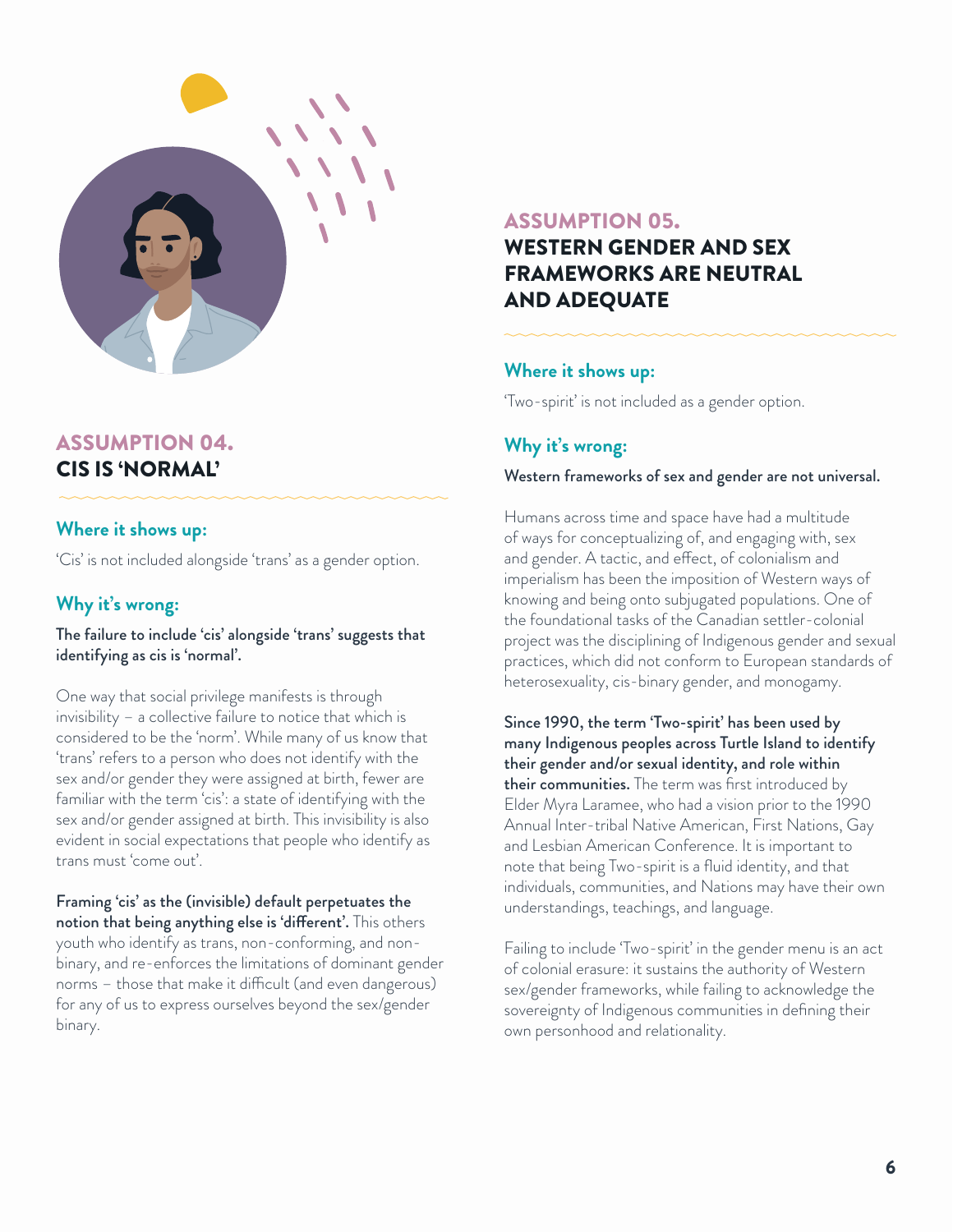## ASKING ABOUT GENDER An Inclusive Gender Menu



#### Gender menus often fail to make space for identities that fall outside of the gender binary.

This not only perpetuates harm against gender non-conforming and non-binary youth, but it also limits the possibilities of everyone to question, interrogate, and expand their relationship to sex and gender.

So, what does a more inclusive (and accurate!) gender menu look like?

## PART 01. WHAT IS YOUR GENDER? (SELECT ALL THAT APPLY)

- Boy/man
- Girl/woman
- □ Cisgender
- $\Box$  Intersex
- Non-binary
- Non-conforming
- $\Box$  Transgender
- Two-spirit (for Indigenous people)
- Questioning/exploring
- **Prefer not to answer**
- I don't know
- $\Box$  I identify with another gender:

## PART 02. DEFINITIONS

**Boy/man**: A gender identity born out of the gender binary. Boys/men have diverse gender expressions.

**Girl/woman**: A gender identity born out of the gender binary. Girls/women have diverse gender expressions.

**Cisgender**: The state of identifying with the sex and/or gender assigned to one at birth.

**Intersex**: A blanket term adopted by those whose biology or physiology diverges from the male/female binary.

**Non-binary**: The state of not identifying with either of the binary sex and/or gender options, i.e., male/female or man/woman.

**Non-conforming**: Another term describing the state of not identifying with either of the binary sex and/or gender options, i.e., male/female or man/woman.

**Transgender**: The state of not connecting to or identifying with the sex and/or gender assigned to one at birth.

**Two-spirit:** An identity used by many Indigenous folks that describes their gender and/or sexuality, and role within community. People who are not indigenous to Turtle Island are not invited to use this term.

**Questioning/exploring**: A term adopted by those who haven't (yet) arrived at a label to adequately describe their gendered self. A person can be questioning/ exploring for the short or long-term, temporarily, or permanently.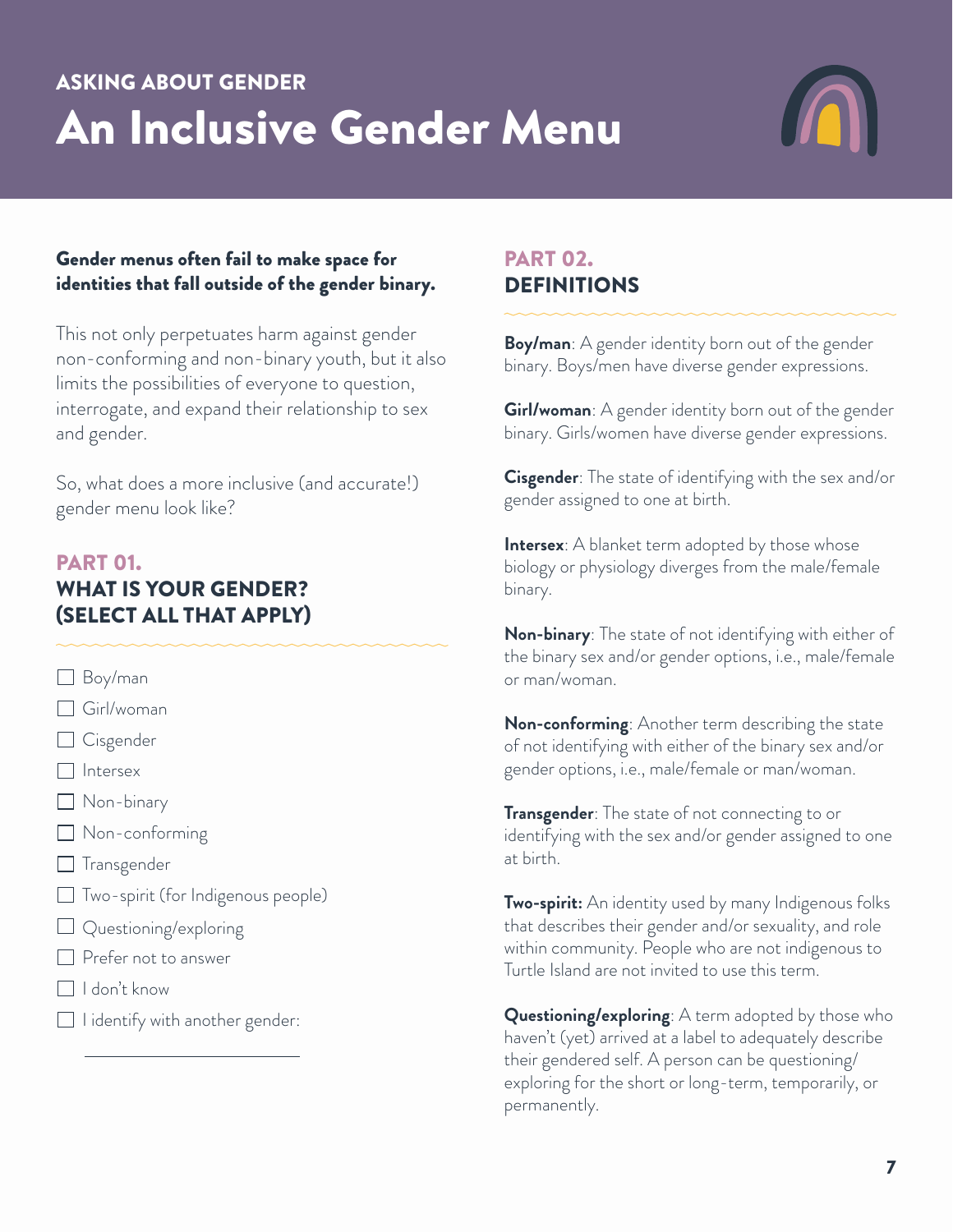## HOW DOES THIS MENU ADDRESS THE FIVE ASSUMPTIONS?

#### 01.

It recognizes the distinction between sex and gender by replacing the sex categories 'male' and 'female' with the gender categories 'girl/woman' and 'boy/man'.

#### 02.

It acknowledges gender embodiment and expression

beyond the binary by including the categories 'non-binary' and 'non-conforming'.

#### 03.

It recognizes that gender categories are not mutually exclusive by allowing respondents to select multiple options.

#### 04.

It includes the 'cisgender' category, which is commonly made invisible because it is assumed to be the norm.

#### 05.

It recognizes that Western gender frameworks are not universal, and acknowledges Indigenous gender structures by including the 'Two-spirit' option.

Additionally, by allowing youth to *write in* a non-listed gender, this menu also recognizes **the infinite number of** ways that people may inhabit, experience, and describe their gendered realities. For example, while 'Two-spirit' is used by some Indigenous folks, many others instead or additionally use identities/terms specific to their languages, ones that reflect their particular identities and roles within their communities.

Making space for writing in a gender represents the structural integration of humility into our forms - the recognition that we can never fully capture the range of identity labels and, thus, the need to be permanently available to accommodate those we had not yet considered or conceived of. This humility is a pre-condition for being responsive to the needs of those we serve.

Finally, this menu also includes definitions. The terms we use here for describing various embodiments, trajectories, and expressions of gender are **products of our time, place,** and language. By defining them, we reflect recognition of their non-universality and hence the need to establish what we mean by their usage. Furthermore, this allows for our gender menus to become not just a site for documenting our diverse gender realities but, also, for educating others about this diversity and how we describe it.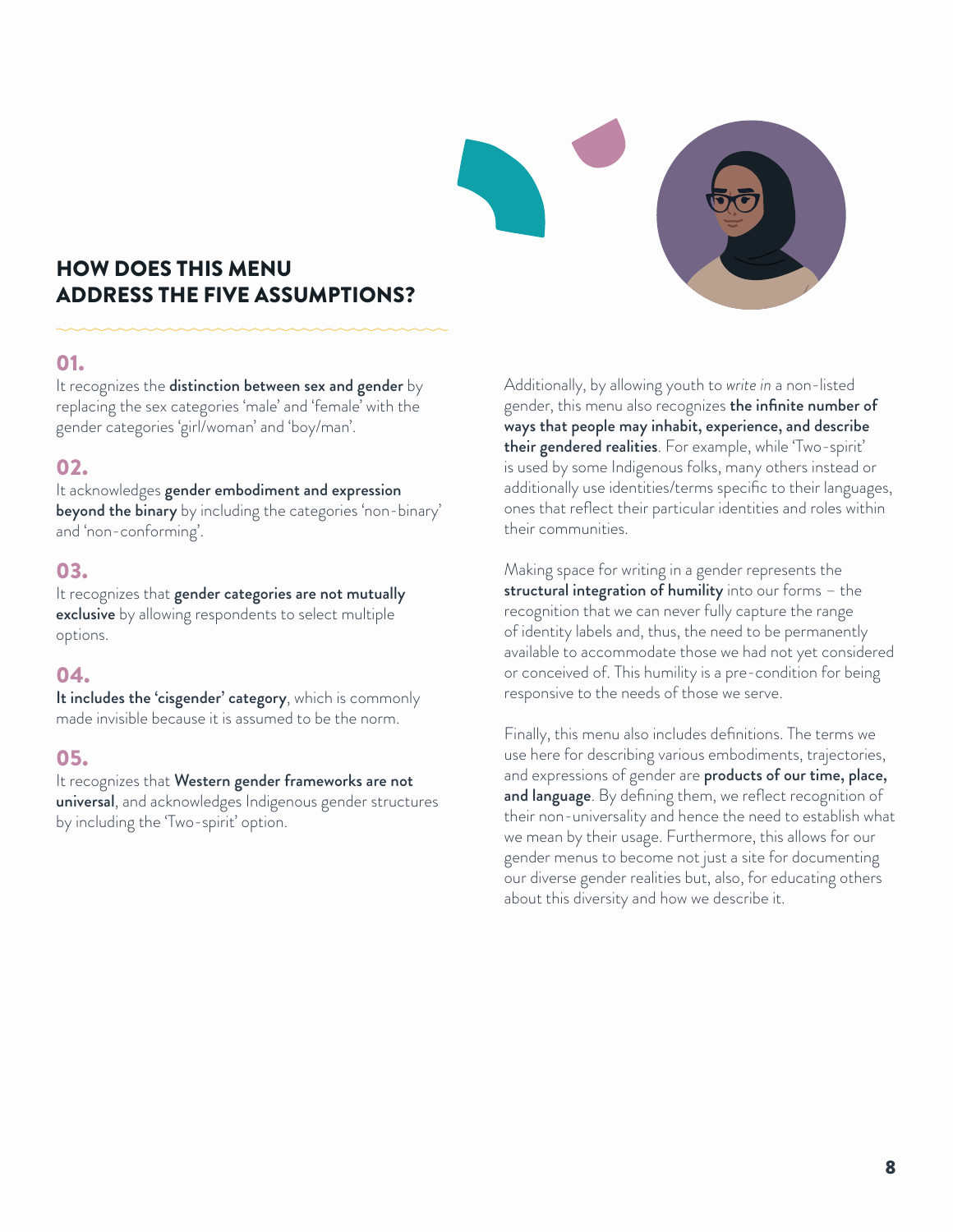## GLOSSARY

#### **Cis**

The state of identifying with the sex and/or gender assigned to one at birth.

#### **Gender**

A social aspect of personhood, related to expectations about an individual's behaviour and presentation (i.e., gender roles and expressions). Although dominant gender frameworks suggest that there are only two gender options ('man' and 'woman'), which align with the two sexes ('male' and 'female'), there is nothing inherently mandatory about this system.

#### **Gender non-conforming (or gender non-binary)**

The state of not identifying with either of the binary sex and/or gender options, i.e., male/female or man/woman.

#### **Intersex**

A blanket term applied to those whose biology or physiology diverges from the male/female binary. Being intersex refers to aspects of a person's body, and not their gender identity, gender expression or sexual orientation.

#### **Pronouns**

Words that replace nouns – for example, using 'it' instead of 'the house'; 'he' instead of 'Dylan'; 'she' instead of Jaime. In the English language, pronouns are gendered – i.e. the pronouns we use to describe people are specific to their gender. Because we are socialized into particular expectations about gender, we generally make assumptions about the gender a person identifies with, and, as such, apply to that person the pronouns that conform to that assumption. This can result in inaccuracy and harm, when the visual/other cues we automatically use to determine a person's gender do not apply. The best way to know a person's gender, and the pronouns they use, is to ask!

#### **Self-identify**

The act of defining one's own gender or other aspect of the self. Gender is not a biological given or an immutable fact; any gender label is therefore only accurate to the extent to which a person subscribes to it. It is the right of every person to self-identify their own gender.

#### **Sex**

A combination of biological and physiological attributes – such as chromosomes, gene expression, hormone levels and function, and reproductive/sexual anatomy – which situate an individual along the male-female spectrum. While our biological sex is assigned to us at birth based on our genitalia, and is usually identified as either 'male' or 'female', many of us exist between these two binary poles. Sex can change over time and/or with intervention.

#### **Trans**

The state of not connecting or identifying with the sex and/ or gender assigned to one at birth. While some trans people pursue medical intervention in order to reconcile their physiological attributes with their gender identity, others do not see this as necessary or desirable. Some trans people identify as 'man' or 'woman', and others do not.

#### **Transphobia**

The collection of ideas, norms, and behaviours that police social adherence to gender norms, and result in violence/ discrimination against trans and gender non-conforming people. Transphobia is both explicit (e.g., hate crimes and bullying) and implicit (e.g., the expectation that 'boys don't cry'). Transphobia intersects with other forms of oppression to disproportionately expose trans people who are women/ femmes, people of colour, poor, neuro-divergent and/or disabled to violence and discrimination.

#### **Two-spirit**

A contemporary term adopted by many Indigenous people to describe their gender and/or sexuality, and role within community. The term was first introduced by Elder Myra Laramee, who had a vision prior to the 1990 Annual Inter-tribal Native American, First Nations, Gay and Lesbian American Conference. It is important to note that being Two-spirit is a fluid identity, and that individuals, communities, and Nations have their own understandings, teachings, and language.